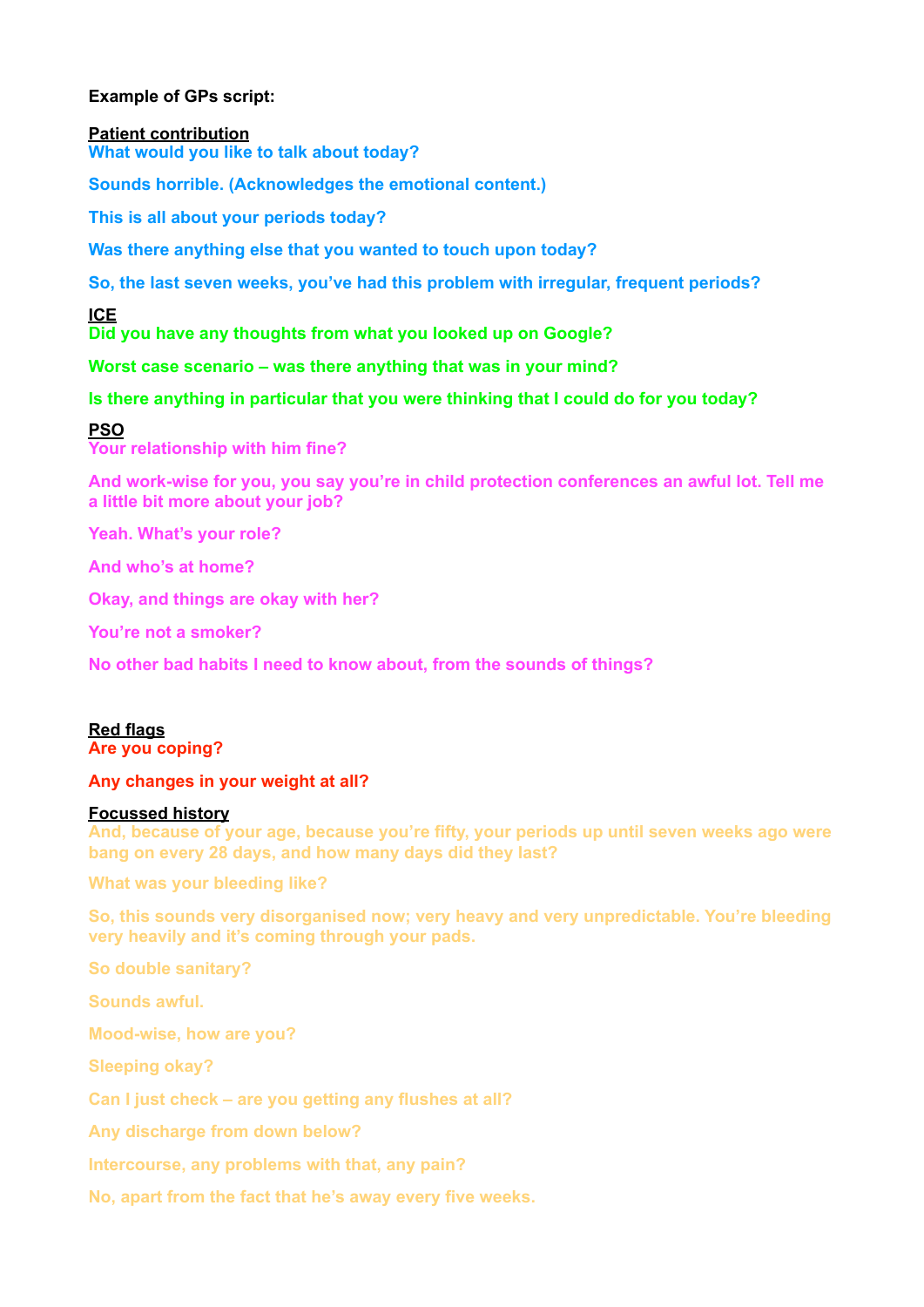## **Have you ever had any sexually transmittable infections at all?**

## **No unusual discharge from down below until seven weeks ago, and now it's all over the place, isn't it?**

#### **Focussed examination**

**It sounds like, in amongst everything, we're going to have to do an examination of your down below.** 

**But we're going to need a chaperone to do that, so…** 

**Yeah, maybe we'll tee that off for another day if that's okay for you.** 

**So, you can either come back and have that done by a female GP, or you can get me to do it with a nurse chaperone, if that's okay.** 

**Perhaps I can get you to pop yourself on the scales and I'll have a wee feel of your tummy.** 

**Just to make sure I can't feel any fibroids. Did you ever have a scan before?** 

**So 62.5 kg, that's lovely. Lie yourself on the couch. Look the other way for me. Great, okay, so you're not pale, that's great. But you have been bleeding quite heavily haven't you?** 

#### **Identify problem and explain diagnosis**

**It's more likely not to be cervical cancer, but there is a potential link with heavy bleeding with problems with the lining of the womb, so endometrial cancer, it could be, but it's unlikely.** 

**Not with what you're describing so far. It sounds less likely, okay?** 

**It doesn't sound like that's particularly urgent, and it doesn't sound like we're particularly worried about cervical cancer for you.** 

**The most likely thing is that this is linked in with disorganisation between the various balance of hormones that you've got. It might be that we need to do, to try to settle this down, is to give you what's called a cyclical progestogen. And that will often re-gig your periods, and make your periods more regular.**

### **Check understanding**

**Does that sound okay?** 

## **Any questions?**

#### **Develops management plan / shares management plan**

**I think that under the circumstances, with you having such heavy bleeding, it's worthwhile me checking your blood count to make sure that you're not anaemic.** 

**And it's also worthwhile, on the off chance, to check your thyroid – but your symptoms don't sound like they're linked with your thyroid, and you're not presenting as somebody who's got either an overactive or underactive thyroid.** 

**So, what I would suggest that we do at the moment, is tee you up for that examination to reassure you about cervical cancer; because that would reassure you a little bit, to make sure that there's nothing worrying behind that. And, what we could do, if this is an ongoing problem that doesn't settle with this plan of action, is we could think about doing an ultrasound scan down below.** 

**Which looks at the lining of your womb, and also looks at your ovaries, because you were worried about ovarian things. This does not sound like an ovarian thing, it sounds like disorganised bleeding linked to the menopause or the change in your cycle. Okay, so, but it might just be a blip.** 

**Because, up until 7 weeks ago, your periods were absolutely fine, you were one hundred percent regular. So, it might well be that all we need to do is regularise your periods at the**